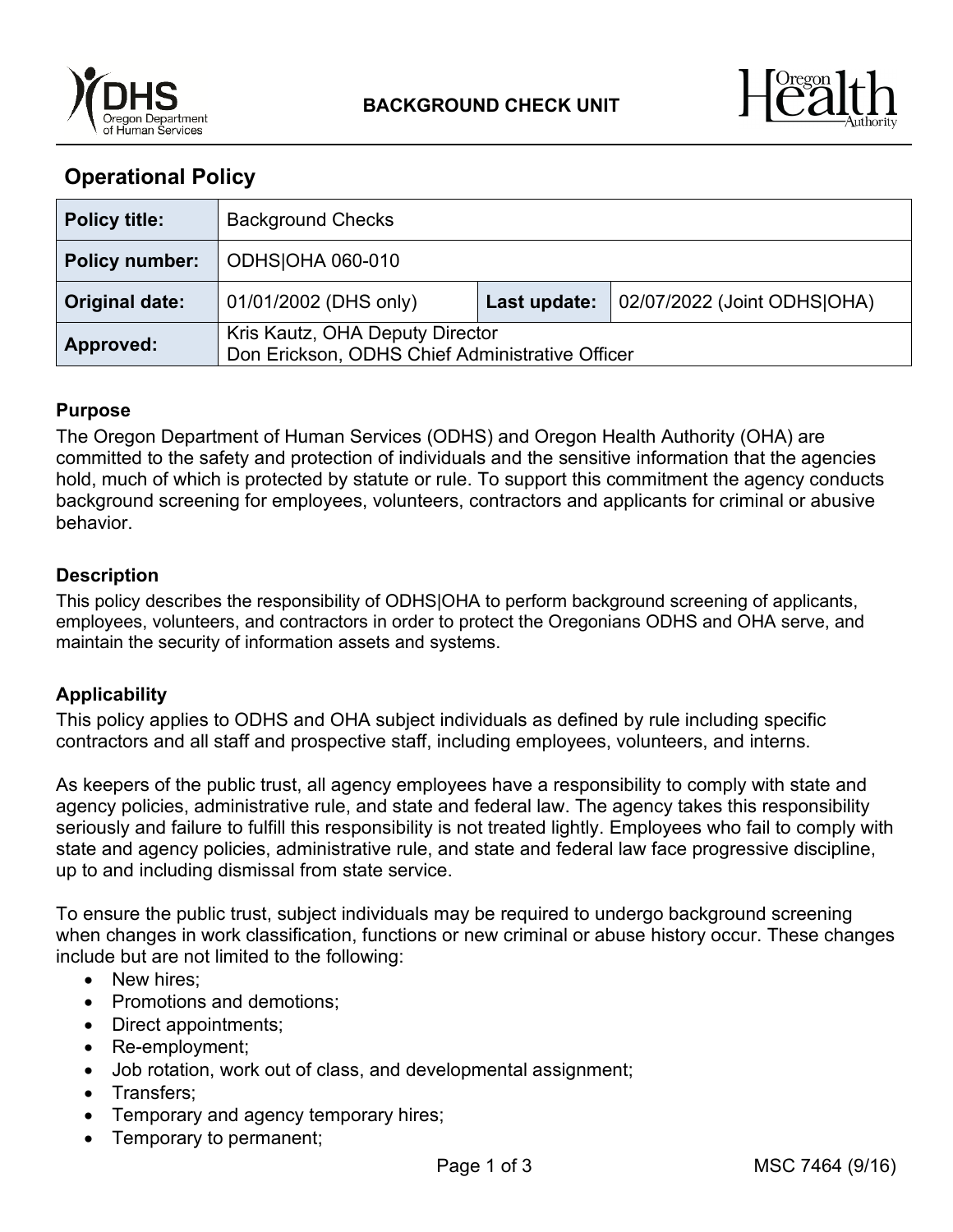- Rotation or work out of class to permanent;
- Job duty changes;
- Federal or state screening requirements change;
- New criminal or abuse history disclosure;
- The Background Check Unit (BCU) or the Office of Human Resources (HR) has reason to believe an individual has new or undisclosed criminal or abuse history; or,
- A break in service.

It does not apply to redeployment in an emergency situation as defined by the Director of HR, or lateral transfers within the same position title and classification with no job duty changes.

# **Policy**

- 1. ODHS|OHA shall conduct reasonable criminal history and protective services screening on all subject individuals in accordance with federal and state law and rules, and Department of Administrative Services (DAS) and ODHS|OHA policies.
	- a. ODHS|OHA are authorized to conduct reasonable screening by Oregon Revised Statutes (ORS) 181A.195, 181A.215, 409.027 and 413.036.
	- b. All agency staff, prospective staff, and specific contractors are subject individuals.
	- c. Subject individuals shall pass additional screening and specialized security training prior to being granted unescorted access to federally protected data, systems or areas, including but not limited to the following:
		- A. Criminal justice information (CJI), and systems or areas where CJI is accessed, stored, or used.
		- B. Federal tax information (FTI), and systems or areas where FTI is accessed, stored, or used.
		- C. Systems, areas, or data under federal mandate of the Social Security Administration (SSA).
- 2. All subject individuals, including all agency staff, shall notify their Office of Human Resources (HR) within five (5) days of being arrested, charged or convicted of any crime.
- 3. All subject individuals, including all agency staff, shall notify their HR department within five (5) days of notification if the subject individual is notified that they have been identified as an alleged perpetrator, reported perpetrator or accused person in an abuse investigation.
- 4. The Background Check Unit (BCU) or HR may determine new screening is required when changes in work classification, functions, or new criminal or abuse history occur.

#### **References**

[ORS 181A.195](https://www.oregonlegislature.gov/bills_laws/ors/ors181a.html) [ORS 181A.200](https://www.oregonlegislature.gov/bills_laws/ors/ors181a.html) [ORS 181A.215](https://www.oregonlegislature.gov/bills_laws/ors/ors181a.html) [ORS 409.027](https://www.oregonlegislature.gov/bills_laws/ors/ors409.html)  [ORS 409.050](https://www.oregonlegislature.gov/bills_laws/ors/ors409.html) [ORS 413.036](https://www.oregonlegislature.gov/bills_laws/ors/ors413.html) [OAR 125-007-0200 through 125-007-0330](https://www.oregon.gov/dhs/BUSINESS-SERVICES/CHC/Documents/DAS%20Criminal%20Records%20Checks%20rules%20eff%202016%20Jan%204.pdf) [OAR 407-007-0000 through 407-007-0100](https://secure.sos.state.or.us/oard/displayDivisionRules.action?selectedDivision=1626) [OAR 407-007-0400 through 407-007-0460](https://secure.sos.state.or.us/oard/displayDivisionRules.action?selectedDivision=1626) [Criminal Justice Information Services \(CJIS\) Security Policy](https://www.fbi.gov/services/cjis/cjis-security-policy-resource-center)